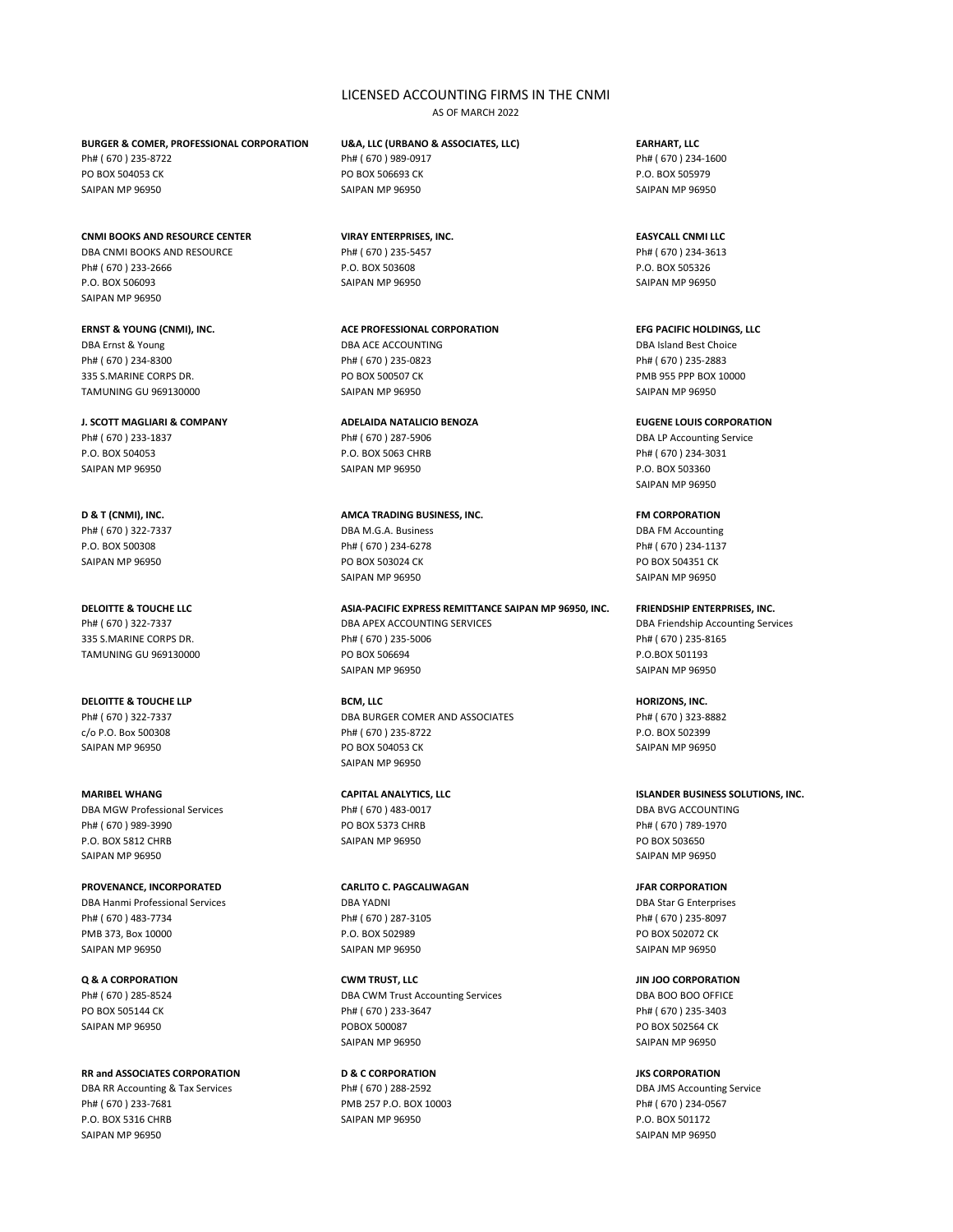**SATURNINO D. SONGCUAN D & T (CNMI), INC. KP ENTERPRISES, INC.** Ph# ( 670 ) 233-6872 P.O. BOX 500308 Ph# ( 670 ) 788-3143 P.O. BOX 502345 SAIPAN MP 96950 PMB 441 BOX 10003 SAIPAN MP 96950 SAIPAN MP 96950

**SEUNG-HEE C. YU DELOITTE & TOUCHE LLC LAWRENCE C. BOYER** DBA SAIPAN MP 96950 Professional Services Ph# ( 670 ) 322-7337 DBA Boyer Company Ph# ( 670 ) 234-1878 335 S.MARINE CORPS DR. Ph# ( 670 ) 888-7374 P.O. Box 503382 TAMUNING GU 96913 PO BOX 503985 SAIPAN MP 96950 SAIPAN MP 96950

**TINA C. TUDELA DELOITTE & TOUCHE LLP LORNA S. RIVERA** Ph# ( 670 ) 285-7695 c/o P.O. Box 500308 Ph# ( 670 ) 233-1041 PO BOX 506038 SAIPAN MP 96950 P.O. BOX 502920 SAIPAN MP 96950 SAIPAN MP 96950

SAIPAN MP 96950 SAIPAN MP 96950 SAIPAN MP 96950 **MARIANA TRENCH COMPANY LTD. SNE SAIPAN MP 96950 CO. LTD. PRINCE CORPORATION** Ph# ( 670 ) 989-4175 PMB 611 PO BOX Ph# ( 670 ) 785-0095 PMB 682 BOX 10005 SAIPAN MP 96950 P.O. BOX 505068 CK

PO BOX 66 SAIPAN MP 96950 P.O. BOX 500507 P.O. BOX 500507 HAGATNA GU 96932 SAIPAN MP 96950

SAIPAN MP 96950 SAIPAN MP 96950

**MMR CONSULTANCY SERVICES INC. U&A, LLC (URBANO & ASSOCIATES, LLC) QUEEN'S INTERNATIONAL, INC.** DBA ACCOUNTING SERVICES INTERNATIONAL Ph# ( 670 ) 989-0917 DBA Business Consulting & Bookkeeping Services Ph# ( 670 ) 989-4888 PO BOX 506693 CK PO BOX 506693 CK Ph# ( 670 ) 233-1777 PO BOX 5403 CHRB SAIPAN MP 96950 SAIPAN MP 96950 SAIPAN MP 96950 SAIPAN MP 96950

**NIIZEKI INTERNATIONAL SAIPAN MP 96950 CO., LTD. UNI PROFESSIONAL SERVICE, LLC SAM & MY INTERNATIONAL CORPORATION** Ph# ( 670 ) 234-5050 Ph# ( 670 ) 233-7218 DBA " JAY'S OFFICE" P.O. Box 5140 CHRB PMB 285 BOX 10005 Ph# ( 670 ) 235-0405 SAIPAN MP 96950 P.O. BOX 502923

**PACIFIC BLENDS CORPORATION VICKY I. PECSON 4JC CORPORATION** PO BOX 10001 PMB 8 Ph# ( 670 ) 483-2661 Ph# ( 670 ) 322-3043 SAIPAN MP 96950 P.O. BOX 504874 POBOX 506681 CK

**PACIFIC DEVELOPMENT INCORPORATED VIRAY ENTERPRISES, INC. ZENAIDA M. CUERDO** DBA PDI Ph# ( 670 ) 235-5457 DBA JC PREMIERE ACCOUNTING Ph# ( 670 ) 285-2801 P.O. BOX 503608 Ph# ( 670 ) 483-6704 P.O. Box 500502 SAIPAN MP 96950 P.O. BOX 503561 SAIPAN MP 96950 SAIPAN MP 96950

**MACRO ENERGY, INC. SEVEN JOSEPH U TAN PHAN, INC.** Ph# ( 670 ) 233-3625 Ph# ( 670 ) 285-1417 Ph# ( 670 ) 235-9988 P.O. BOX 5403 CHRB PMB 587 PO BOX 10003 PO BOX 501328

**MICHAEL ANTHONY TAITANO SOLID PARTNERS INCORPORATED PSG PROFESSIONAL CORPORATION** DBA Pacific Partners **Ph# ( 670 ) 233-0349** DBA PSG Accounting Services Ph# ( 671 ) 777-5667 P.O. BOX 504914 Ph# ( 670 ) 235-5901

**MJ VISIONS, INC. TARO SUE CORPORATION Q & A CORPORATION** DBA Topnotch **DBA Taro Sue Store** Ph# ( 670 ) 285-8524 Ph# (670 ) 233-2200 Ph# (670 ) 234-5416 PO BOX 505144 CK PO BOX 504090 CK GALLER SAIPAN MP 96950 CK RESERVE TO A SAIPAN MP 96950 CHECK POLICINE P.O. Box 502745

SAIPAN MP 96950 SAIPAN MP 96950

DBA SUMMIT ENT. The COLLECTION CONTROL CONTROL CONTROL PH# ( 670 ) 322-7337 DBA COLLECTION DBA KP Accounting & Bookkeeping

DBA TCT Tax & Document Handling Ph# ( 670 ) 322-7337 DBA CNMI ALLIED PROFESSIONALS

DBA ASI DBA S & K SERVICES PLUS DEALLY AND DBA TPK Accounting Services

DBA MARIANA TRENCH ACCOUNTING **Ph# (670) 234-2828** DBA PRINCE ACCOUNTING SERVICES SAIPAN MP 96950 SAIPAN MP 96950

SAIPAN MP 96950

Ph# ( 670 ) 285-2137 DBA VIP PROFESSIONAL DBA Immanuel Accounting Services